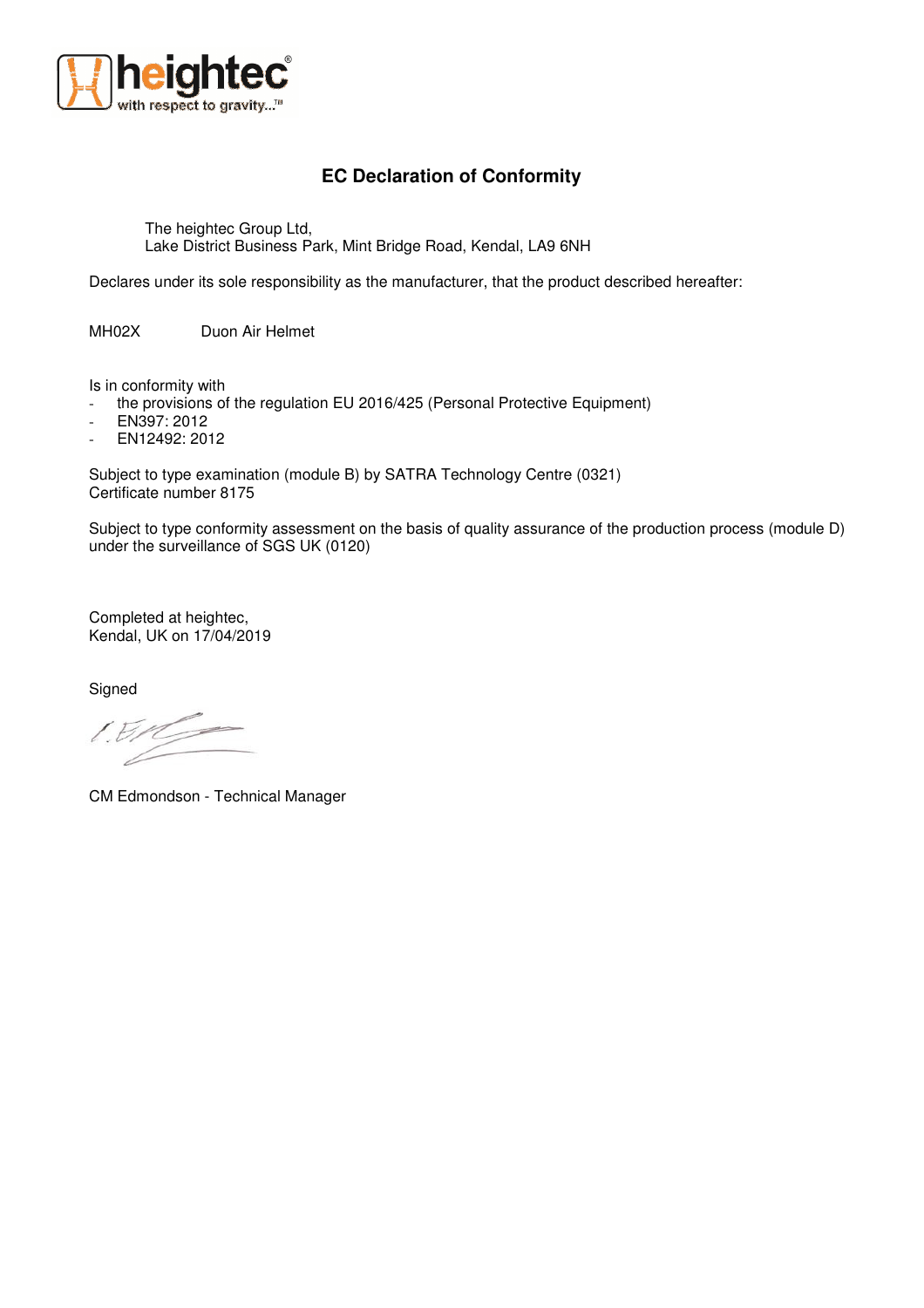

## **EU-Konformitätserklärung**

The heightec Group Ltd, Lake District Business Park, Mint Bridge Road, Kendal, LA9 6NH

Erklärt in alleiniger Verantwortung als Hersteller, dass folgendes Produkt:

MH02X Duon Air Helmet

Folgende Vorschriften erfüllt

Verordnung EU 2016/425 (persönliche Schutzausrüstungen)

Angewandte Normen

- EN397: 2012
- EN12492: 2012

EU Baumusterprüfung (Modul B) durch benannte Stelle SATRA Technology Centre (0321) EU-Baumusterprüfbescheinigung 8175

Das Produkt unterliegt dem Konformitätsbewertungsverfahren auf der Grundlage einer Qualitätssicherung bezogen auf den Produktionsprozess (Modul D) unter Aufsicht der benannten Stelle SGS UK (0120)

Ausgestellt durch heightec, Kendal, UK am 17/04/2019

**Unterschrift** 

IER

CM Edmondson – Technischer Manager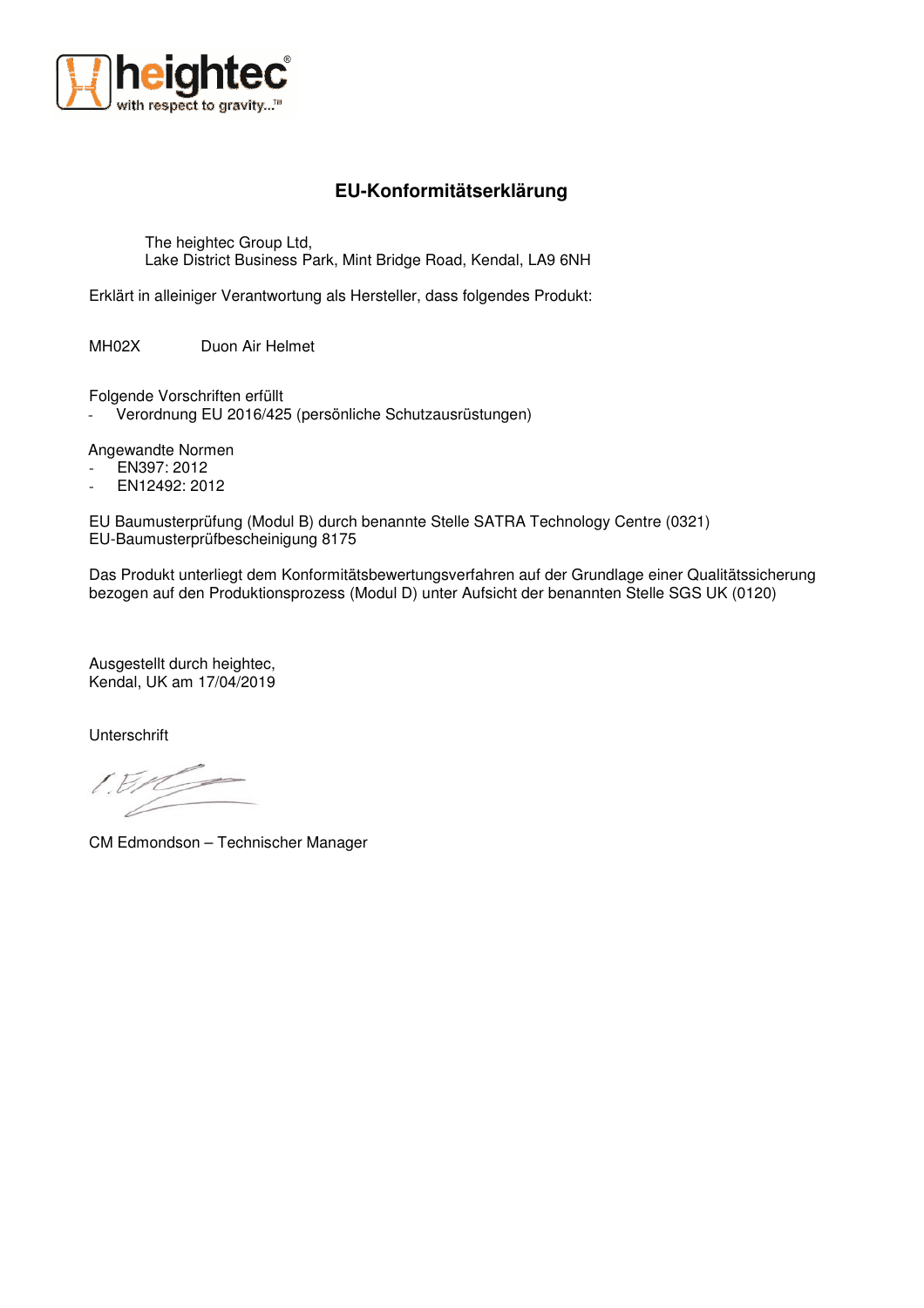

## **Declaração de Conformidade CE**

The heightec Group Ltd, Lake District Business Park, Mint Bridge Road, Kendal, LA9 6NH

Declara sob responsabilidade própria como fabricante, que o produto descrito de seguida:

MH02X Duon Air Helmet

Está em conformidade com

- as disposições do regulamento EU 2016/425 (Equipamentos de Proteção Individual)
- EN397: 2012
- EN12492: 2012

Sujeito a examinação (módulo B) por SATRA Technology Centre (0321) Número de Certificação 8175

Sujeito a avaliação de conformidade no âmbito do controlo de qualidade do processo produtivo (módulo D), sob a vigilância do SGS UK (0120).

Completado na heightec, Kendal, UK a 17/04/2019

Assinado

 $LEM$  $\rightarrow$ 

CM Edmondson – Coordenador Técnico